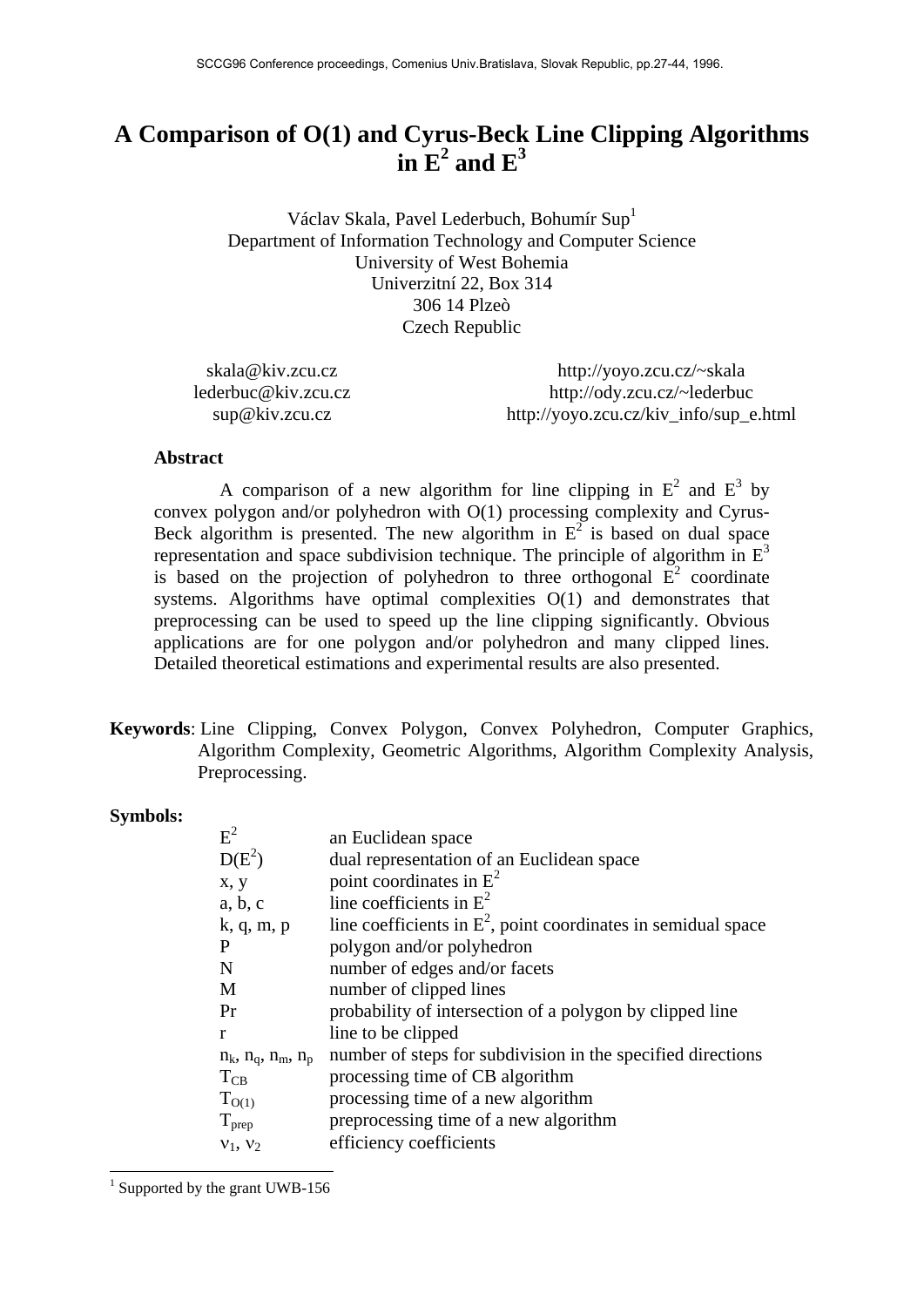## **1. Introduction**

Many algorithms for line clipping in  $E^2$  and  $E^3$  were developed, see [Ska94a], [Ska95a]. Algorithms for line clipping are mostly based on the Cyrus-Beck (CB) algorithm and its modifications. The aim of the line clipping algorithm is to find a part of the given line which is inside of the given polygon and/or polyhedron. Algorithms for line clipping are mostly restricted to line clipping against convex polygon and/or polyhedron. Since the line clipping problem solution is a bottleneck of many packages and applications it is convenient to use the fastest algorithm. Algorithm comparisons and description can be found in [Kol94], [Ska94a], [Ska94b], [Ska95a]. Those comparisons included algorithms with algorithm complexity between  $O(N)$  and  $O(1)$ . In the tested algorithm we are using the pre-processing for speeding up problem solution, it decreases algorithm processing complexity. We are using algorithm for two dimensional line clipping with expected O(1) complexity as next simplification. Acceleration of algorithm processing is dependent on the memory consuming.

## **2. Dual space representation**

Any line  $r \in E^2$  can be described by an equation  $ax + by + c = 0$ 

and it can be rewritten as

 $y = kx + q$ ,  $|k| \neq \infty$ 

or

 $x = mv + p$ ,  $|m| \neq \infty$ 

It means that the line  $r \in E^2$  can be represented using asymmetrical model of space representation as a point  $D(r) = [k, q] \in D(E^2)$  or  $D(r) = [m, p] \in D(E^2)$ , see Fig. 2.2. This representation model has very interesting features and usage that can be found in [Sto89], [Nie95], [Kol94], [Zac95], [Zac96]. Generally it is possible to show the relation between fundamental geometric primitives by the Table 2.1. In the following we will consider situations in  $E^2$  only.

| Space                       | Euclidean rep. | Dual representation |
|-----------------------------|----------------|---------------------|
|                             | line           | point               |
|                             | point          | line                |
|                             | plane          | point               |
| $\mathbf{E}^{\mathfrak{a}}$ | line           | line                |
|                             | point          | plane               |

**Table 2.1.** Representation of geometrical primitives

It can be shown that a polygon  $P \in E^2$ , see Fig. 2.1.a, can be represented by an infinite area in dual space  $D(E^2)$ .

The **test** whether a line  $r \in E^2$  intersects a convex polygon  $P \in E^2$  is dual to the well known Point-in-Polygon test. Algorithms for Point-in-Polygon test usually have *O(N)* or  $O(log_2 N)$  complexities. Solution of the line clipping problem in  $E^2$  generally consists of two steps:

- test whether a line intersects the polygon.

 - selection of polygon edges which are intersected by the given line and computation of intersection points.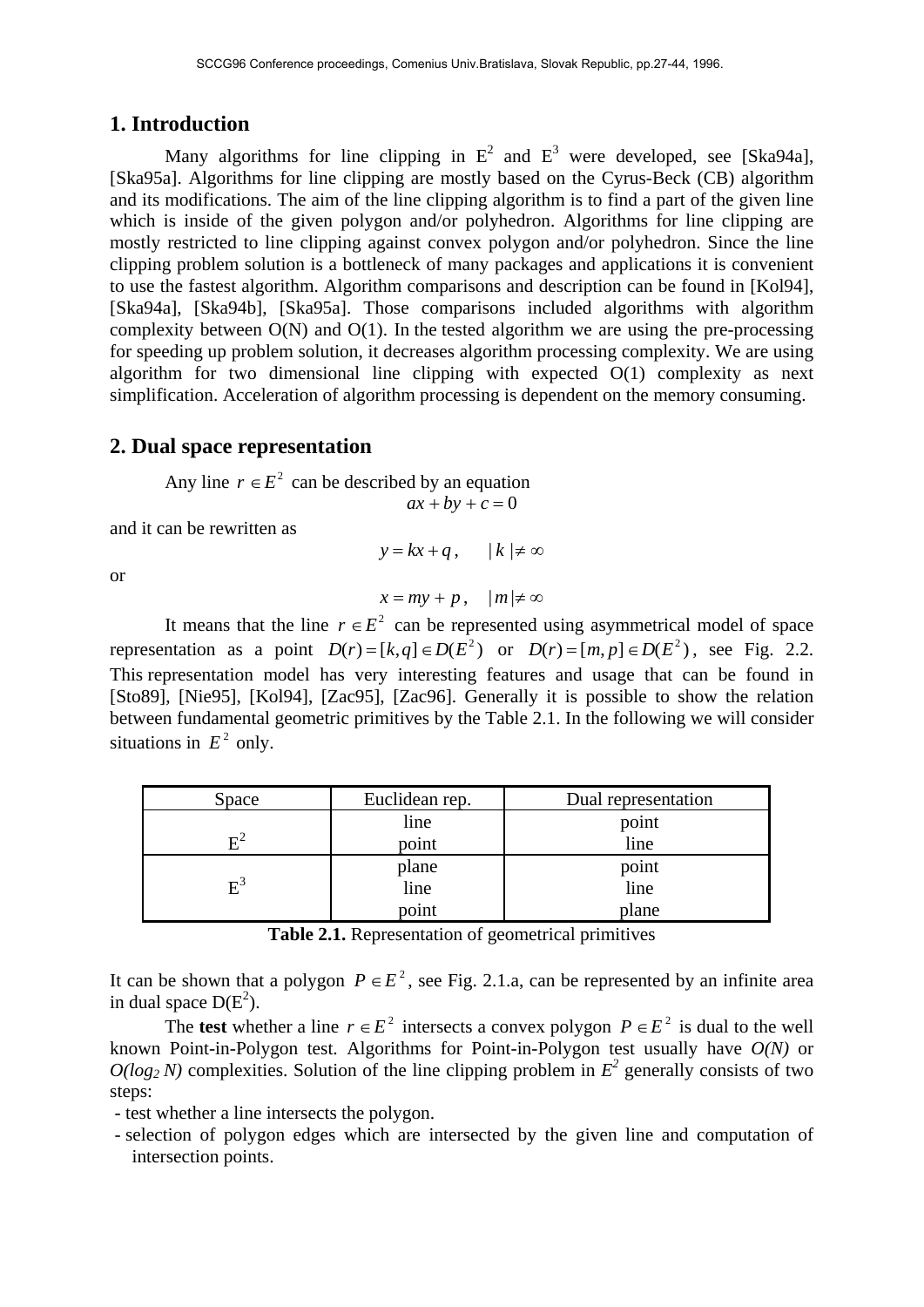

**Fig. 2.1.** Dual space representation of polygon in  $E^2$ 

 It means that the line clipping problem solution is more complex than the Point-in-Polygon test. Nevertheless, the  $O(log_2 N)$  complexity of the Point-in-Polygon test leads to the new  $O(log_2 N)$  line clipping algorithm development, see [Ska94a].

 But there are two problems that must be solved, when dual space representation is used:

- zones in dual space are **infinite** and it is difficult to represent them,

- it is necessary to find fast method for determination in which zone the point *D(r)* lies.

 Let us consider a modified boundary rhomb box so that the given polygon is inside of a rectangle, Fig. 2.2. It can be seen that *q* and *p* values of lines which intersects the polygon are limited.

The given line  $r \in E^2$  can be represented as

| $y = kx + q$ | if | $ k  \leq 1$ |
|--------------|----|--------------|
|--------------|----|--------------|

resp.

 $x = my + p$  if  $|m| < 1$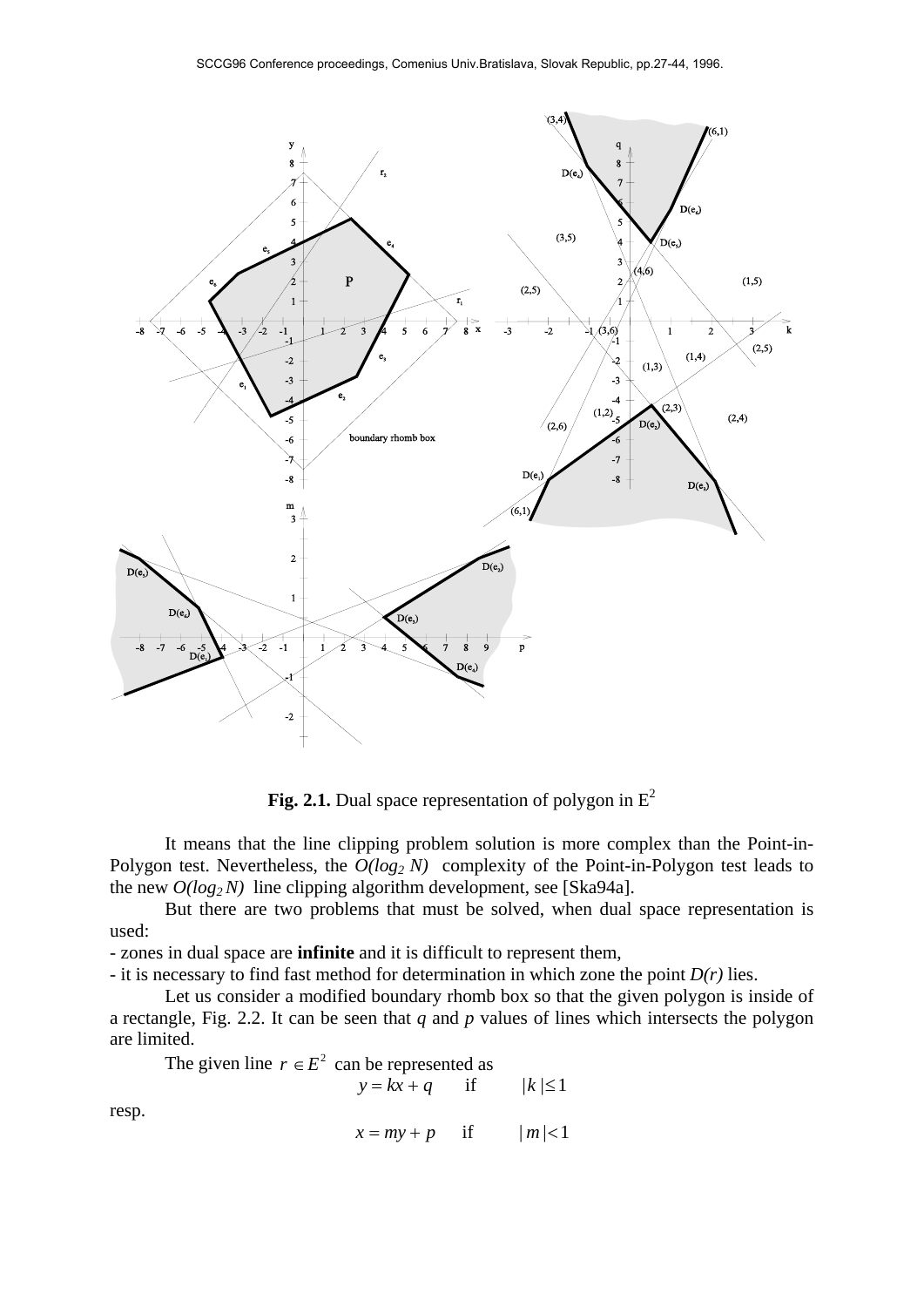

**Fig. 2.2.** Semidual space representation

If this representation is used then  $k$  and  $m$  values are **limited**. Then values  $[k, q]$ , resp. *[m, p]* are from the limited area  $\langle -1,1 \rangle$  for *k* and *m* and  $\langle -h,h \rangle$ <sup>2</sup> for *q* and *p*. We will denote those two limited spaces as **semidual spaces**, see Fig. 2.2.

Several sophisticated techniques for detection in which zone a point  $D(r)$  lies have been developed as a part of computational geometry, see [Pre85a]. One possibility is to use the space subdivision technique. If semidual spaces for *(k,q* or *(m,p)* are subdivided into small rectangles, it is possible to pre-compute Active Edge List (AEL) of polygon edges that interfere-in semidual space with the given rectangle. If rectangles are small enough then each AEL will contain only two polygon edges. Each rectangle in the semidual space representation corresponds to an infinite "butterfly" zone in  $E^2$ , see Fig. 2.2.

 It is necessary to emphasise that the rhomb that bounds the polygon must be as small as possible. Generally the limits for *q* and *p* axis can be different. It decreases the memory requirements significantly.

-

 $2 h$  are values of y axis intersecting by rhomb box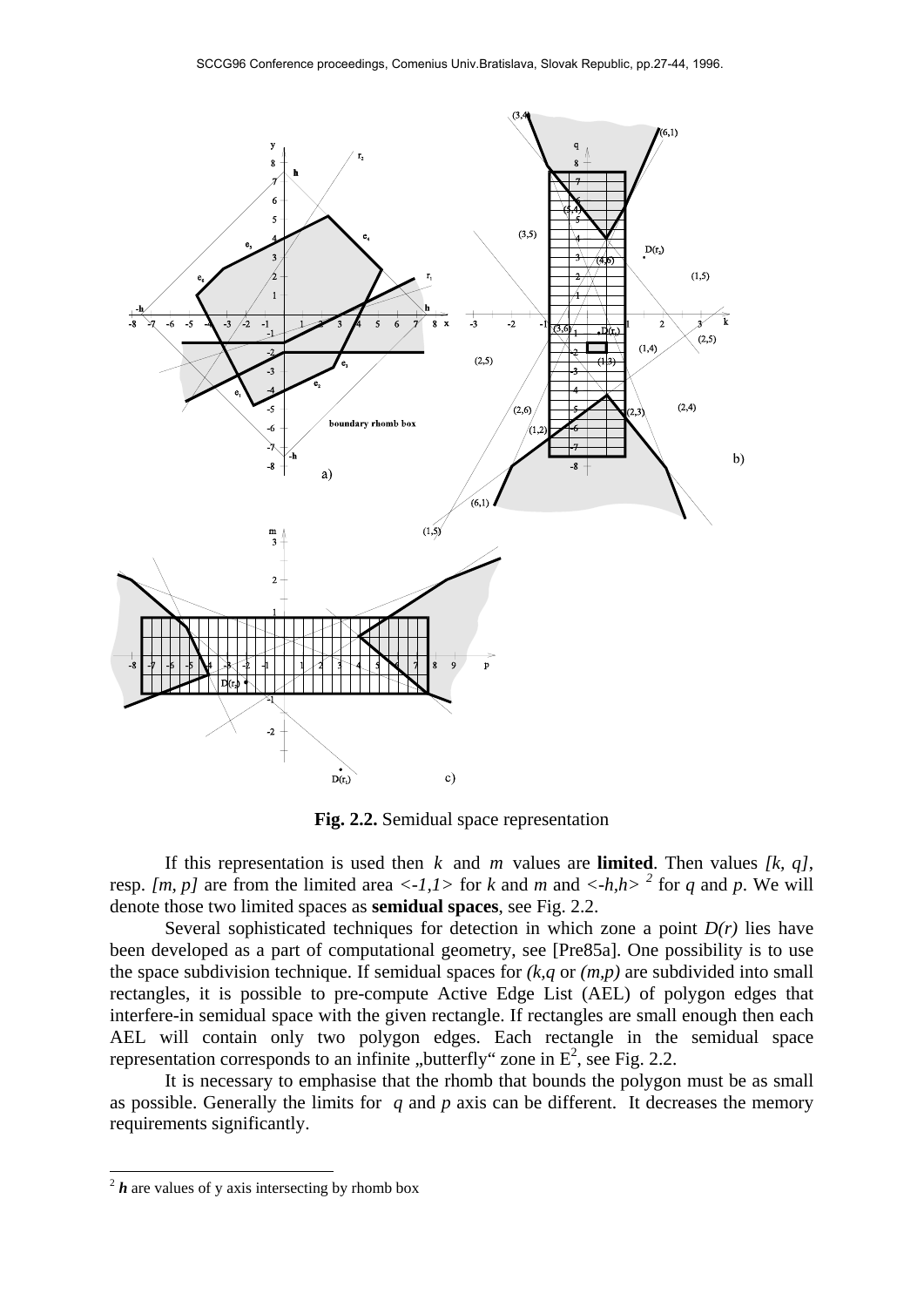## **3. Space subdivision in E<sup>2</sup>**

The space subdivision technique is used to detect the zone in which a point  $D(r)$  lies. Semidual spaces for *(k, q)*, resp. *(m, p)* are subdivided into small rectangles. Each rectangle is a dual representation of a zone in  $E^2$ , see Fig. 2.2a. For each zone in  $E^2$  is possible to compute list of polygon edges that interfere with it. The list of those edges is named Active Edge List (AEL), see [Ska94c] for details. It is necessary to point out that number of members of AEL depends on the geometric shape of the given polygon and also on the number of subdivision steps in *(k, q)*, resp. *(m, p)* spaces. If rectangles are small enough (it means that subdivision is high) then each list contains only two edges of the given polygon.

 It is necessary to find a criterion for semidual spaces subdivisions so that just one pair of polygon edges is in the AEL.

For *(k, q)* semidual space we use the equation

$$
y = kx + q
$$

Then

$$
n_q > 2a / \Delta y \quad \text{where} \quad \Delta y = \min \{ |y_i - y_j| \} \quad i, j \in \langle 0, n \rangle \quad \& \quad i \neq j \quad \& \quad \Delta y > 0
$$
\n
$$
n_k > 2 / \Delta k \quad \text{where} \quad \Delta k = \min \{ |k_i - k_j| \} \quad i, j \in \langle 0, n \rangle \quad \& \quad i \neq j \quad \& \quad \Delta k > 0
$$

Similarly for  $(m, p)$  semidual space

$$
x = my + p
$$

and

$$
n_p > 2a / \Delta x \qquad \text{where } \Delta x = \min\left\{ |x_i - x_j| \right\} \text{ for all } i, j \& i \neq j \& \Delta x > 0
$$
  

$$
n_m > 2 / \Delta m \qquad \text{where } \Delta m = \min\left\{ |m_i - m_j| \right\} \text{ for all } i, j \& i \neq j \& \Delta m > 0
$$

It means that the  $n_k$  and  $n_q$ , resp.  $n_m$  and  $n_p$  values depend on geometric shape of the given polygon.

 These conditions guarantee that each list of AEL contains up to three edges. It is necessary to point out that these conditions can extremely increase subdivisions of semidual spaces and memory requirements can be above system possibilities. That is why these conditions cannot be realized. Then it is essential to find an optimal level of subdivision which subdivide the semidual spaces sufficiently, but on the other hand which do not exceed above available memory. Experimental results of space subdivision for a polygon with  $N = 10$ are presented in Fig. 3.1.,Fig. 3.2.



**Fig. 3.1.** Number of edges in AEL dependent on subdivision in the direction of q  $(N = 10, n_k \text{ is } 1, 10, 100 \text{ and } 1000)$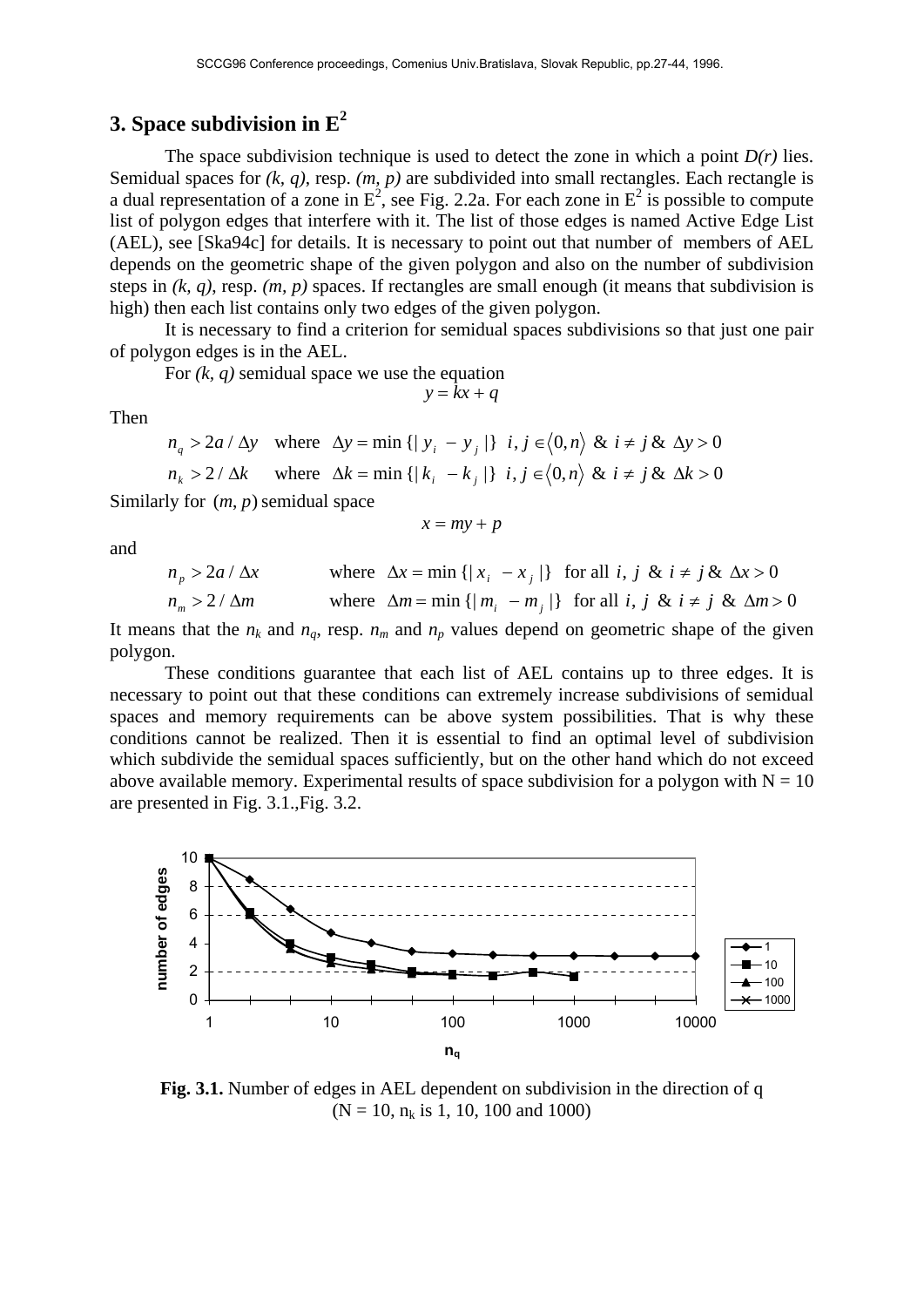

**Fig. 3.2.** Number of edges in AEL dependent on subdivision in the direction of k  $(N = 10, n<sub>q</sub>$  is 1, 10, 100 and 1000)

 The experimental results show that subdivision in the direction of q, resp. p is more significant than subdivision in the direction of k, resp. m. Figures 3.1. and 3.2. shows that adequate number of subdivision steps in q direction is 10 multiple N and in k direction is N.

| $n_q \setminus N$ | 3    | 5     | 10    | 20    | 50     |
|-------------------|------|-------|-------|-------|--------|
| 1                 | 0,00 | 0,00  | 0,06  | 0, 10 | 0,22   |
| 2                 | 0,06 | 0,05  | 0,05  | 0,11  | 0,28   |
| 5                 | 0,05 | 0,06  | 0,11  | 0,28  | 0,55   |
| 10                | 0,11 | 0,11  | 0,28  | 0,49  | 1,15   |
| 20                | 0,17 | 0,27  | 0,44  | 0,87  | 2,20   |
| 50                | 0,44 | 0,66  | 1,20  | 2,25  | 5,39   |
| 100               | 0,88 | 1,32  | 2,36  | 4,45  | 10,76  |
| 200               | 1,75 | 2,59  | 4,67  | 8,90  | 21,48  |
| 500               | 4,40 | 6,49  | 11,70 | 22,14 | 53,61  |
| 1000              | 8,90 | 13,24 | 23,95 | 45,48 | 110,07 |

The construction time of AEL is presented in Table 3.1. and Fig. 3.3.

**Table 3.1.** Preprocessing time of AEL (subdivision in the direction of  $k : n_k = 10$ )



**Fig. 3.3.** Preprocessing time of AEL (subdivision in the direction of k:  $n_k = 10$ )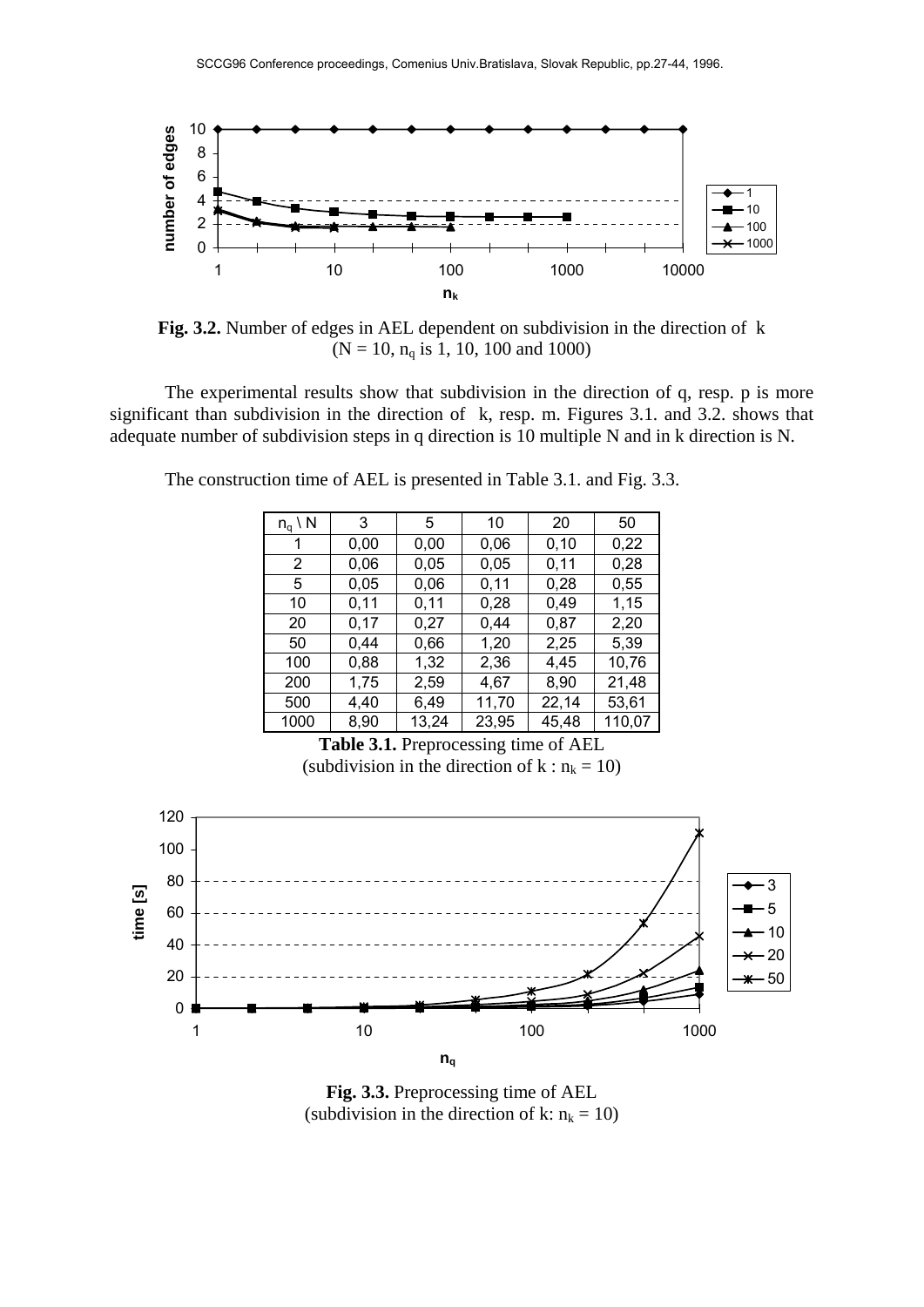## **4. Theoretical consideration of O(1) algorithm in E<sup>2</sup>**

 The O(1) algorithm has been tested and compared with the Cyrus-Beck algorithm. The reason for the choice of CB algorithm is that this algorithm is numerically very stable and its behaviour does not depend on geometric properties of the given polygon and clipped lines.

Let us consider that *N* is a number of edges of the given polygon. Theoretical complexity of CB algorithm, see [Ska93], is

$$
T_{CB} = 590 + 621 * N
$$

Theoretical complexity of O(1) algorithm can be estimated as, see [Ska95b]

$$
T_{O(1)} = 2020
$$

Let us introduce algorithm efficiency coefficients as

$$
V_1 = \frac{T_{CB}}{T_{O(1)}} \qquad , \qquad V_2 = \frac{T_{CB}}{T_{O(1)} + T_{prep}}
$$

then expected efficiency of the O(1) algorithm is described by Table 4.1, see [Ska95b] for details.

|                                        | ل. ا |  |  |  |  |  |  |
|----------------------------------------|------|--|--|--|--|--|--|
| $\mathbf{r} \mathbf{r}$ .<br>T1.1.44T1 |      |  |  |  |  |  |  |

Table 4.1. Theoretical estimation of efficiency

## **5. Experimental results of O(1) algorithm and comparison with CB algorithm in E<sup>2</sup>**

 Experimental results of processing time are presented in Table 5.1, Table 5.2 and Fig. 5.1.

| N                                         | 3    | 4    | 5    | 10   | 20   | 50    |
|-------------------------------------------|------|------|------|------|------|-------|
| Тсв                                       | 0,99 | 1,26 | 1,59 | 3,13 | 6,59 | 15,38 |
| ${\mathsf T}_{\mathsf{prep}}$             | 0,44 | 0,55 | 0,66 | 1,20 | 2,25 | 5,39  |
| T <sub>O(1)</sub>                         | 0,50 | 0,50 | 0,50 | 0,54 | 0,55 | 0,55  |
| $T_{\mathsf{prep}}$ + $T_{\mathrm{O(1)}}$ | 0,94 | 1,05 | 1,16 | 1,74 | 2,80 | 5,94  |
| $v_1$                                     | 2,0  | 2,5  | 3,2  | 5,8  | 12,0 | 28,0  |
| v <sub>2</sub>                            | 1,1  | 1,2  | 1,4  | 1,8  | 2,4  | 2,6   |

**Table 5.1.** Experimental results of processing times  $(M=10.000, Pr=0\%, coefficients of O(1): n_k=10, n_q=50)$ 

| N                             | 3    |      | 5    | 10   | 20   | 50    |
|-------------------------------|------|------|------|------|------|-------|
| $\mathsf{T}_{\texttt{CB}}$    | 0,99 | 1,32 | 1,65 | 3,13 | 6,15 | 15,32 |
| ${\mathsf T}_{\mathsf{prep}}$ | 0,44 | 0,55 | 0,66 | 1,20 | 2,25 | 5,39  |
| T <sub>O(1)</sub>             | 1,32 | 1,32 | 1,32 | 1,32 | 1,32 | 1,49  |
| $T_{prep}+T_{O(1)}$           | 1,76 | 1,87 | 1,98 | 2,52 | 3,57 | 6,88  |
| V <sub>1</sub>                | 0,8  | 1,0  | 1,3  | 2,4  | 4.7  | 10,3  |
| $v_2$                         | 0,6  | 0,7  | 0,8  | 1,2  | 1.7  | 2,2   |

**Table 5.2.** Experimental results of processing times

(M=10.000, Pr=100%, coefficients of O(1):  $n_k$ =10,  $n_q$ =50)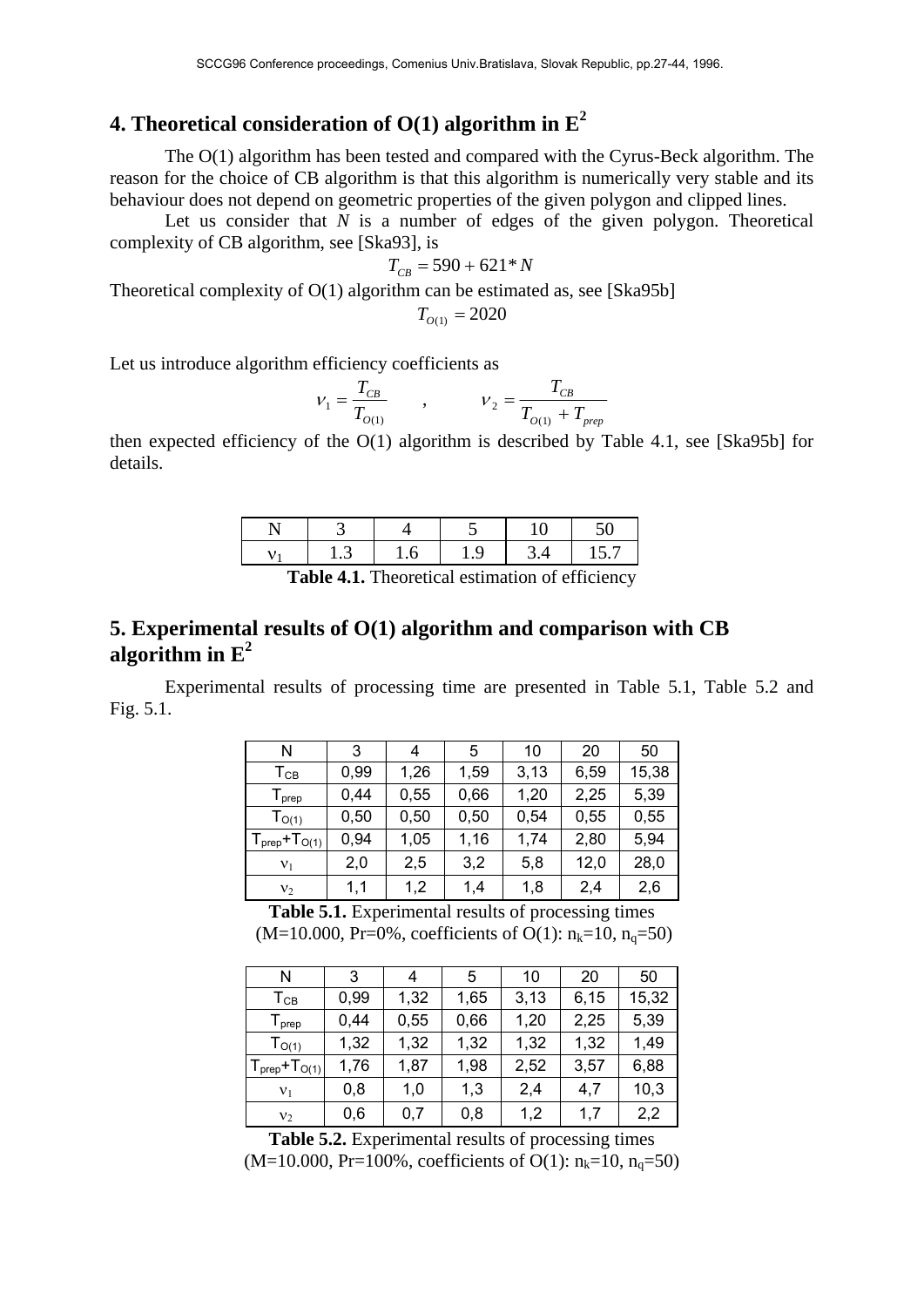

**Fig. 5.1.** Experimental results of processing times (related to values in Table 5.1)

| A comparison of theoretical estimations and experimental results is presented in Table 5.3. |  |  |  |
|---------------------------------------------------------------------------------------------|--|--|--|
|---------------------------------------------------------------------------------------------|--|--|--|

|                      |     |     |     |     | 50   |
|----------------------|-----|-----|-----|-----|------|
| $v_{1}$ (theoret.)   | 1,3 | 1,6 | 1.9 | 3,4 | 15,7 |
| $v_1$ (exp. Pr=0%)   | 2,0 | 2,5 | 3,2 | 5,8 | 28,0 |
| $v_1$ (exp. Pr=100%) | 0,8 |     | 1,3 | 2.4 | 10,3 |

**Table 5.3.** Theoretical and experimental efficiencies

Dependence of a processing time of  $O(1)$  algorithm on a probability that clipped lines intersect the given polygon for N=10 is shown in Table 5.4 and Fig. 5.2. Experimental results show that O(1) algorithm is faster than CB algorithm if number of clipped lines is greater than 5000. The limit value is the same for all probabilities of intersection of a polygon by clipped line.

| М                            | 1000 | 2000 | 3000  | 4000 | 5000 | 10000 | 20000 | 50000 | 100000 |
|------------------------------|------|------|-------|------|------|-------|-------|-------|--------|
| $T_{CB}$                     | 0,28 | 0,60 | 0,88  | 1,21 | 1,48 | 3,02  | 5,99  | 15,05 | 30, 10 |
| prep                         | 1,20 | 1,20 | 1,20  | 1,20 | 1,20 | 1,20  | 1,20  | 1,20  | 1,20   |
| $\mathsf{T}_{\mathsf{O}(1)}$ | 0,06 | 0,11 | 0, 16 | 0,22 | 0,27 | 0,50  | 1.04  | 2,58  | 5,16   |
| $TO(1)+Tprep$                | 1,26 | 1,31 | 1,36  | 1,42 | 1,47 | 1,70  | 2,24  | 3,78  | 6,36   |
| $v_1$                        | 4,7  | 5,5  | 5,5   | 5,5  | 5,5  | 6,0   | 5,8   | 5,8   | 5,8    |
| $V_2$                        | 0,2  | 0,5  | 0,6   | 0,9  | 1,0  | 1,8   | 2,7   | 4,0   | 4,7    |

**Table 5.4.** Processing times for different number of clipped lines Polygon with N = 10, coefficients of O(1) :  $n_k=10$ ,  $n_q=50$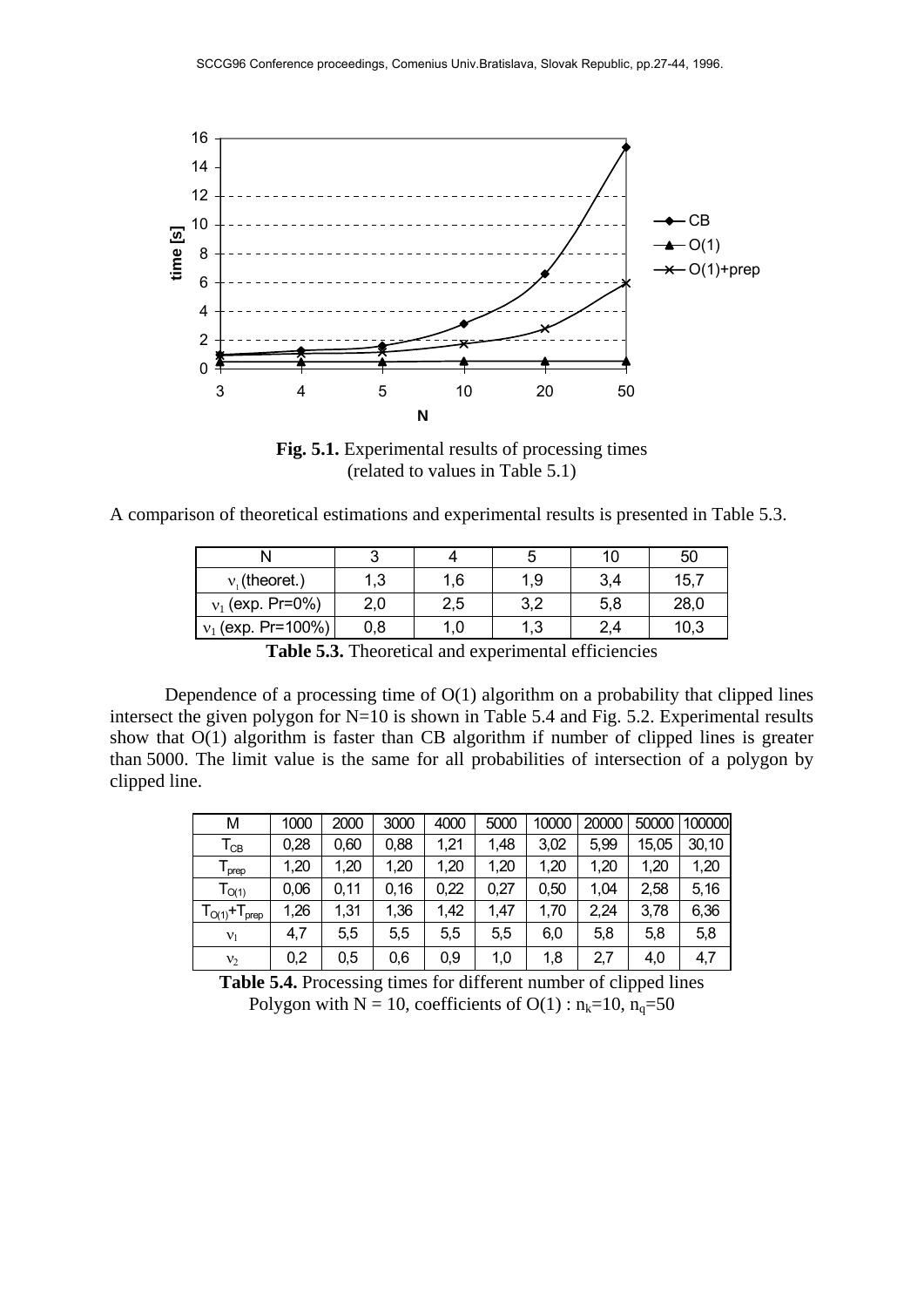

**Fig. 5.2.** Processing times for different number of clipped lines

The processing time of the proposed  $O(1)$  algorithm depends on a probability of intersection of the given polygon. It is also presented in Table 5.5 and Fig. 5.3. The time complexity of the CB algorithm is nearly constant, but the more clipped lines intersect the polygon, the more processing time is needed in O(1) algorithm. It is due to the test whether a line intersects a polygon is faster for a line does not intersecting the given polygon than for a line which intersects it.

| Pr                            | 0    | 10   | 20   | 30   | 40   | 50   | 60   | 70   | 80   | 90   | 100  |
|-------------------------------|------|------|------|------|------|------|------|------|------|------|------|
| $\mathsf{T}_{\texttt{CB}}$    | 3,02 | 3,08 | 3,02 | 3,07 | 3,08 | 3,07 | 3,13 | 3,07 | 3,08 | 3,14 | 3,19 |
| ${\mathsf T}_{\mathsf{prep}}$ | 1,20 | 1,20 | 1,20 | 1,20 | 1,20 | 1,20 | 1,20 | 1,20 | 1,20 | 1,20 | 1,20 |
| T <sub>O(1)</sub>             | 0,54 | 0,60 | 0,66 | 0,71 | 0,82 | 0,88 | 0,99 | 1,05 | 1,21 | 1,21 | 1,32 |
| $T_{O(1)}$ + $T_{prep}$       | 1,74 | 1,80 | 1,86 | 1,91 | 2,02 | 2,08 | 2,19 | 2,25 | 2,41 | 2,41 | 2,52 |
| $V_{1}$                       | 1,7  | 1,7  | 1,6  | 1,6  | 1,5  | 1,5  | 1,4  | 1,4  | 1,3  | 1,3  | 1,3  |
| $V_2$                         | 5,6  | 5,1  | 4,6  | 4,3  | 3,8  | 3,5  | 3,2  | 2,9  | 2,5  | 2,6  | 2,4  |

**Table 5.5.** Processing times for different probability of intersection  $N = 10$ ,  $M = 10.000$ , coefficients of  $O(1)$ :  $n_k=10$ ,  $n_q=50$ 



**Fig. 5.3.** Processing times for different probability of intersection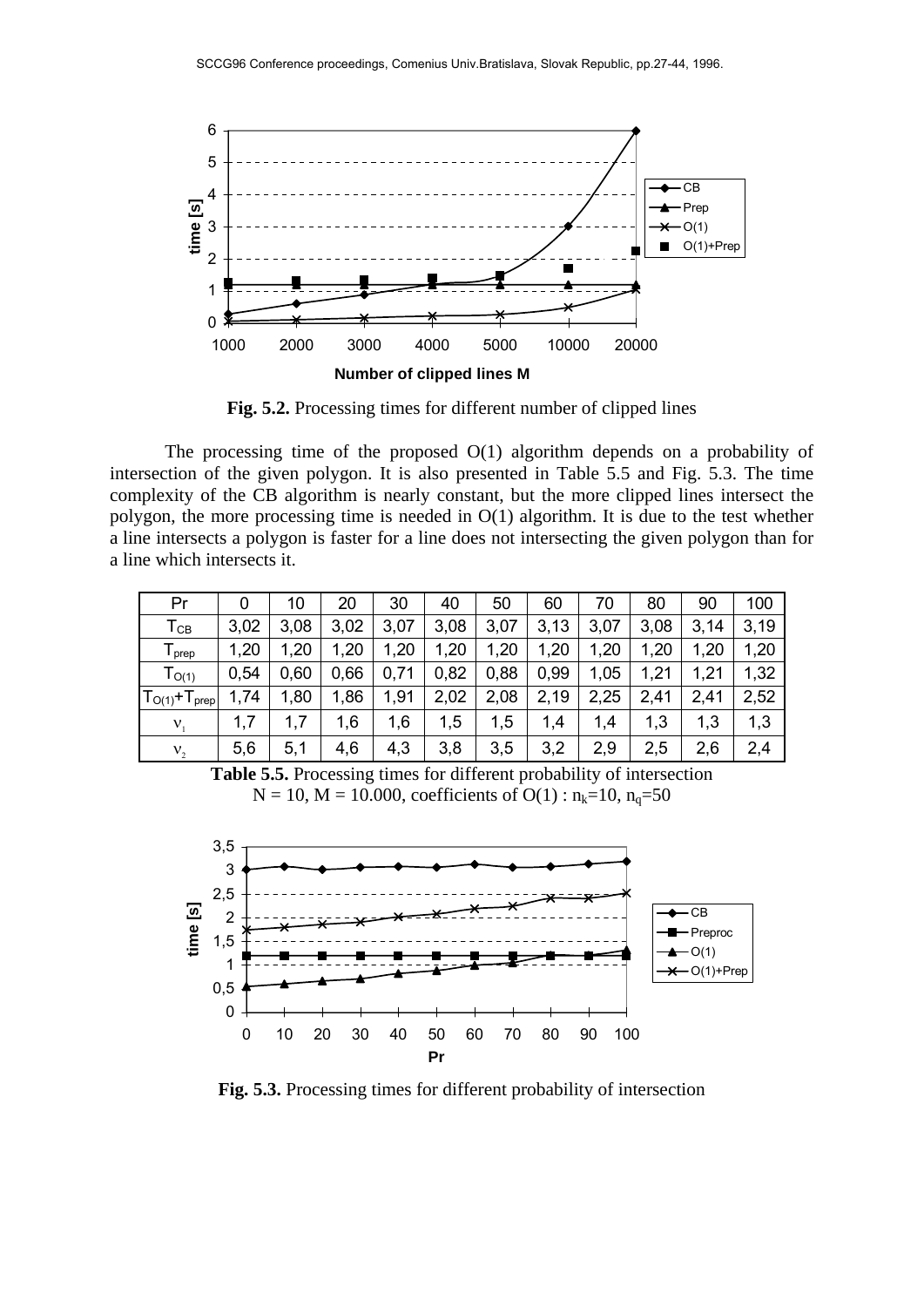## **6. Principle of the proposed algorithm in E<sup>3</sup>**

 In the Table 2.1 you can see, fundamental relation between geometric primitives. If we look at row " $E^{3}$ ", we cannot simplify our problem with using duality. In  $E^3$  is dual representation of Euclidean line again the line. It is main reason for simplification. As we can see in the Table 2.1 in row  $E^{24}$  dual representation of Euclidean line is the point. With this simplification we can use Point-in-Polygon test algorithm in dual representations of polygon and lines. This algorithm is known with algorithm complexity O(1).

Let us assume that a convex polyhedron *P* is defined by triangular facets (generally it is not necessary). The triangular facets were used for simplification of problems with polygon construction and description.

Let us assume that the given polyhedron  $P \in E^3$  is projected to the three orthogonal  $E<sup>2</sup>$  planes, see Fig.6.1 (only one projection is shown; only the front facets are shown). The planes are defined as *xy*, *xz* and *yz* where *x,y,z* are axes. If we use semidual space (see chapter 2) we have six  $E^2$  representation of given polyhedron. This representations are:

|                   |  | XZ | 77 |  |
|-------------------|--|----|----|--|
|                   |  |    |    |  |
| m.p               |  |    |    |  |
| <b>Table 6.1.</b> |  |    |    |  |

The table show six planes with its numbers. On this number we will reference in algorithm 6.1.



**Fig. 6.1.** Semidual representation of convex polyhedron

Let us assume the semidual representation for *[k,q]* values. Then the semidual space can be split into small rectangles using space subdivision technique. Each rectangle in semidual space represents an infinite "butterfly" zone in  $E<sup>2</sup>$  space. There are six Active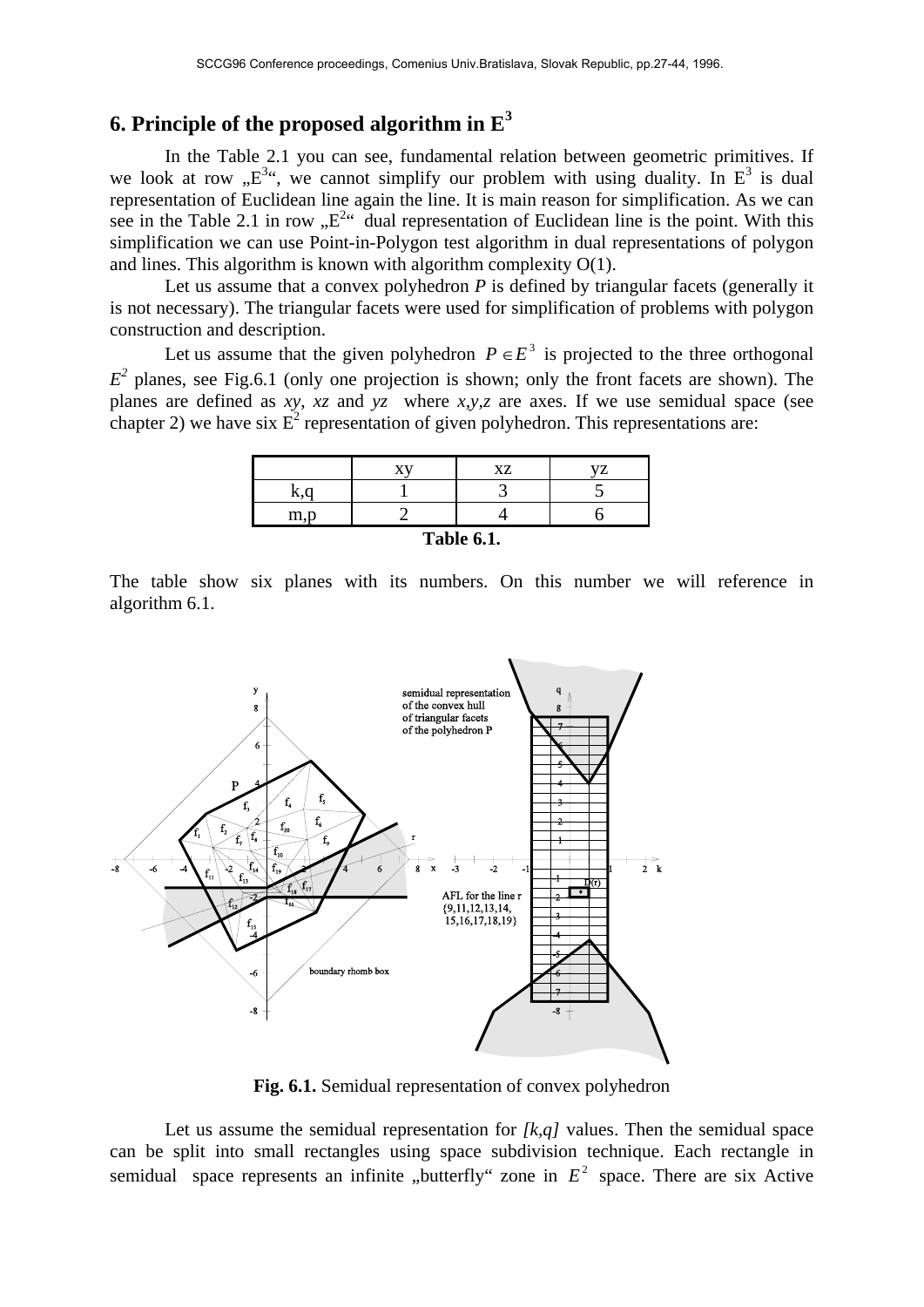Facets Lists (AFL) of facets associated with each "butterfly" zone. The AFL contain information on all facets that interfere with the zone. The AFL can be represented as a list of pointers but such an implementation would be quite memory consuming as its length can be estimated as  $(\sqrt{N})$ .

It is necessary to point out that we must prepare both  $(k,q)$  and  $(m,p)$  semidual representations for all three planes  $\rho_i^+$ ,  $i = 1, 2, 3$ . It means that we need six semidual representations altogether. For each clipped line *r* we must select two planes  $\rho_{i_1}$  and  $\rho_{i_2}$  and appropriate semidual representations, i.e. *(k,q)* or *(m,p)*, for each selected plane. The proposed algorithm is described by Alg.6.1.

We must select two planes  $\rho_{i_1}$  and  $\rho_{i_2}$ ,  $i_1 \neq i_2$  for the given line  $r \in E^3$ . The criterion for selecting two planes we can derive from singular case. In some cases the line can be parallel or "almost parallel" with some axis. In these cases the line projection to the one of the three planes is wrong conditioned or does not exist. If our line has smallest angle with x axis, we select *xy* and *xz* projection planes.

#### **O(1) clipping algorithm:**

 **global constants**: a - size of boundary rhomb box for the given polyhedron P,  $n_q$  - number of subdivision for q axis in semidual space representation,  $n_k$  - number of subdivision for k axis in semidual space representation, kr,qr - topical arguments value of given line *r* for all spaces assume  $n_q = n_p$ ,  $n_k = n_m$ , according to context.  $c := 1$ ; **for**  $i := i_1, i_2$  **do** (\* plane index  $i \in \{1,2,3\}$  \*) **begin if**  $|k_r| \ge 1$  **then** j := 2<sup>\*</sup>i - 1 **else** j := 2<sup>\*</sup>i; (<sup>\*</sup> j is index of the AFL - see Table 3.1 <sup>\*</sup>) ii :=  $2*a / n_a*q_r$ ; ji :=  $2 / n_k*k_r$ ; (\* index zone determination \*)  $\Omega_c := \text{AFL}_{i}[ii,jj]; c:= c+1;$ **end**;  $\Omega := \Omega_1 \cap \Omega_2;$ **for**  $i := 1$  **to**  $N$  **do** (\*  $N$  - number of selected polyhedron facets \*) **if**  $\Omega[i] = 1$  **then** (\* i-th bit of AFL \*) Detail  $E^3$  Test (facet<sub>i</sub>, *r*); (\* computation is done usually for 4 - 6 facets only \*) --

#### **Algorithm 6.1.**

The condition  $\Omega[i] = 1$  is true for 4-6 facets only. It is obvious that the algorithm complexity does not depend on the number of polyhedron facets but on the length of the final set  $\Omega$ . Function *Detail*  $E^3$  *Test* is based on the CB algorithm<sup>3</sup> that is performed only for facets that are included in the final set  $Ω$ . If the rectangles are small enough then 4 - 6 facets can be expected in the final set  $\Omega$  nearly for all cases.

Because all steps in Alg.6.1 have  $O(1)$  complexity the whole algorithm has *O*(1) complexity, too. It is necessary to point out that number of members in AFL depends on subdivision in *(k,q)*, resp. *(m,p)* spaces and also on geometric shape of the given polyhedron,

 $\frac{3}{3}$ This test is practise for original polyhedron in  $E^3$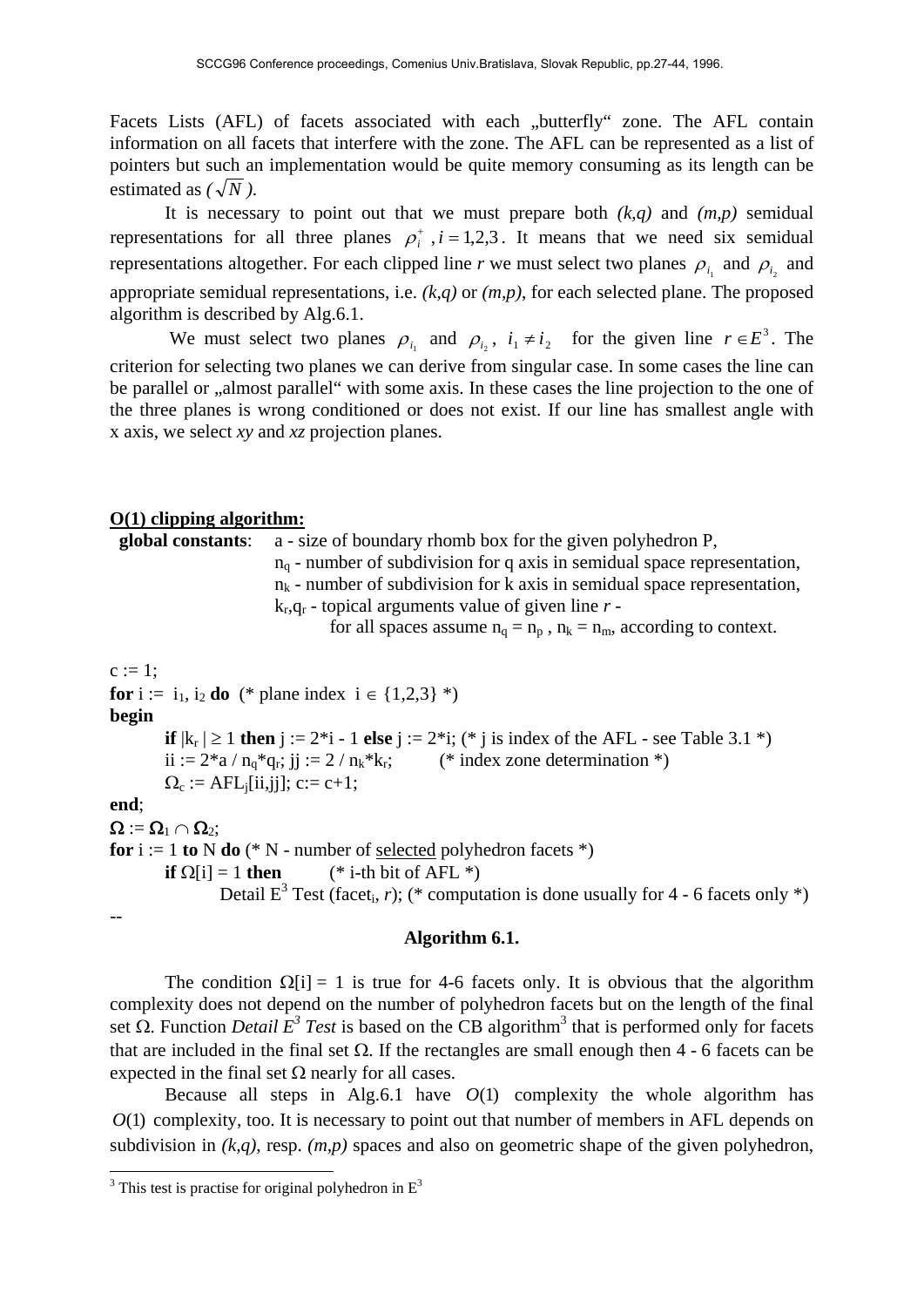see [Ska94c]. For more efficient algorithm of the last loop evaluation from Alg.6.1. see [Ska93].

E.g.: For polygon with 2112 facets and subdivision  $n_k=n_a=n_m=n_p=15$  is average number of interfering facets about **290** (5000 lines tested). This number was counted before "
n" operation. The number of interfering facets is about **5** for final set  $\Omega$  (after ∴∩" operation).

 Because of that it is more convenient to use binary maps [Ska93]. This technique is based on a binary vector in which the i-th bit is set to  $.1$ " if the i-th object is in the AFL. Using this technique the memory requirements are small and the intersection operation is implemented as the bit-wise operation **and**, that is very fast in comparison with detail  $E<sup>3</sup>$  test.

### **7. Construction of AFL**

 An algorithm for setting the AFL directly is quite complicated. A simple solution how to set up the AFLs for all zones in  $(k, q)$  semidual space is described by Alg.7.1.

#### **Construction of AFL algorithm:**

**for**  $k:=1$  **to**  $N$  **do** (\*  $N$  is number of polyhedron facets \*) **if** facet<sub>k</sub> interferes with the zone<sup>4</sup> (i,j) defined by corners (i,j) and (i+1,j+1) **then** add facet<sub>k</sub> into the AFL<sub>1</sub>[i,j]; (\* i,j are indexes in dual space \*)

#### --

#### **Algorithm 7.1**

 This algorithm is computed six times - for *xy*, *xz* and *yz* projections and every for both semidual representations - we compute  $AFL_1.AFL_6$ , see Table 6.1.

## **8. Theoretical considerations of O(1) algorithm in E<sup>3</sup>**

 The proposed algorithm has been tested and compared with the CB algorithm as the CB algorithm is very stable and its behaviour does not depend on geometric properties of the given polyhedron and on clipped lines. Since the proposed algorithm is supposed to be superior over other modifications of CB algorithm it is necessary to make theoretical estimation of its efficiency. It is necessary to point out that algorithm efficiency can differ from computer to computer. For 5.10<sup>7</sup> operations (:=, <,  $\pm$ ,  $\pm$ ,  $\pm$ ) we get the following timing ( 33 , 50 , 16 , 20 ,114 ).

Let us assume that *N* is number of facets of given polyhedron. For algorithm efficiency considerations we will consider:

- CB algorithm complexity, see [Ska93], can be described as

$$
T_{CB} = (9,3,6,6,1)*N
$$

that is for considered timing

$$
T_{\scriptscriptstyle CB}=777\ ^*\ N
$$

- proposed algorithm with  $O(1)$  complexity is defined as

$$
T_{O(1)} = (18,3,8,8,4) + T_{CB}(2)
$$

and using considered timing

The "butterfly" zone and its semidual representations - figure 6.1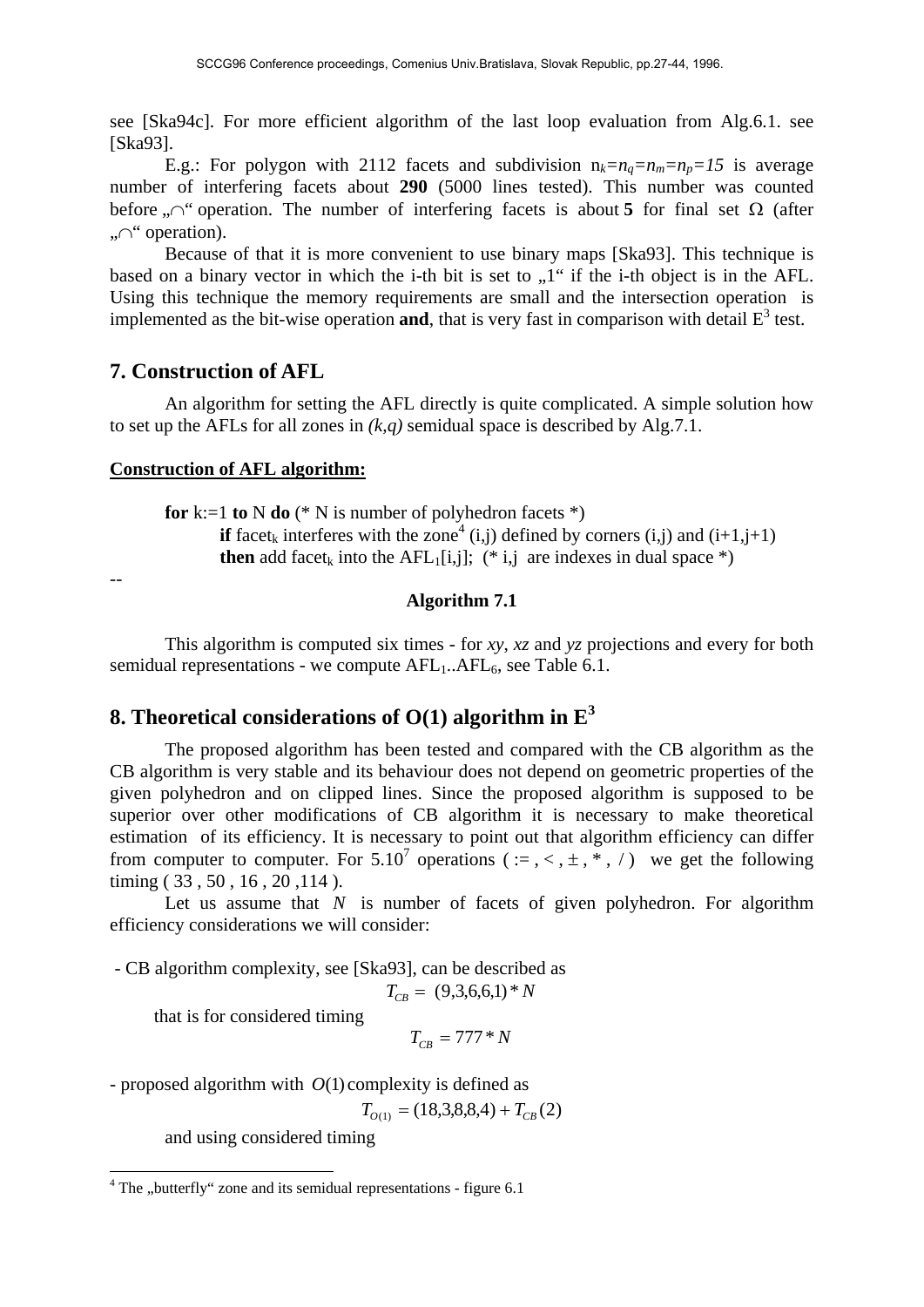$$
T_{O(1)} = 1488 + 1554 = 3042
$$

The part  $\Gamma_{\text{CB}}(2)$ " is uses of CB algorithm for determining points of intersection. Let us introduce theoretical algorithm efficiency coefficients as:

| $v_{1T}(1) = \frac{T_{CB}(1)}{T} = 0.26$ | $v_{2T}(25) = \frac{T_{CB}(25)}{T} = 6.39$ |  |
|------------------------------------------|--------------------------------------------|--|
|------------------------------------------|--------------------------------------------|--|

 This value is **approximate**. We count with number of processing lines but some parts are computed only for intersecting or nonintersecting lines. Direction and position are important too. We reason theoretical number of facets in final set W about 5 (see alg. 3.1), but in theoretical consideration we reason the best possibility - only two facets in final set W.

## **9. Experimental results of O(1) algorithm in**  $E^3$

Five types of  $O(1)$  algorithm tests were made. Some interesting results and graphs are included in text.

*Test 1* 

 The first test is determining the speed of the algorithm with a various number of the polygon facets in dependence on subdivision of dual space. In table and in some graphs there adequate results of CB algorithm are presented . For even type of subdivision of dual space three graphs are presented. Preprocessing graph, processing graph and sum of preprocessing and processing consuming time graph. Very interesting is the third graph. This graph shows an optimal subdivision of the dual space. The shown optimum is relative. It is optimum for sum of preprocessing and processing time, but in some applications we want to minimize the time of processing. For this application type, the presented optimum is improper.

Tables and graphs are included in appendix. The tests are computed for  $n_k=n_q$ ,  $n_k=2$ ,  $n_k = 5$ ,  $n_q = 5$  and  $n_q = 10$ .

 Here are presented two graphs. Fig 9.1 show summary results for polyhedron consisting of 2112 facets. Fig 9.2 show 3D image of processing time consuming.



**Fig. 9.1.**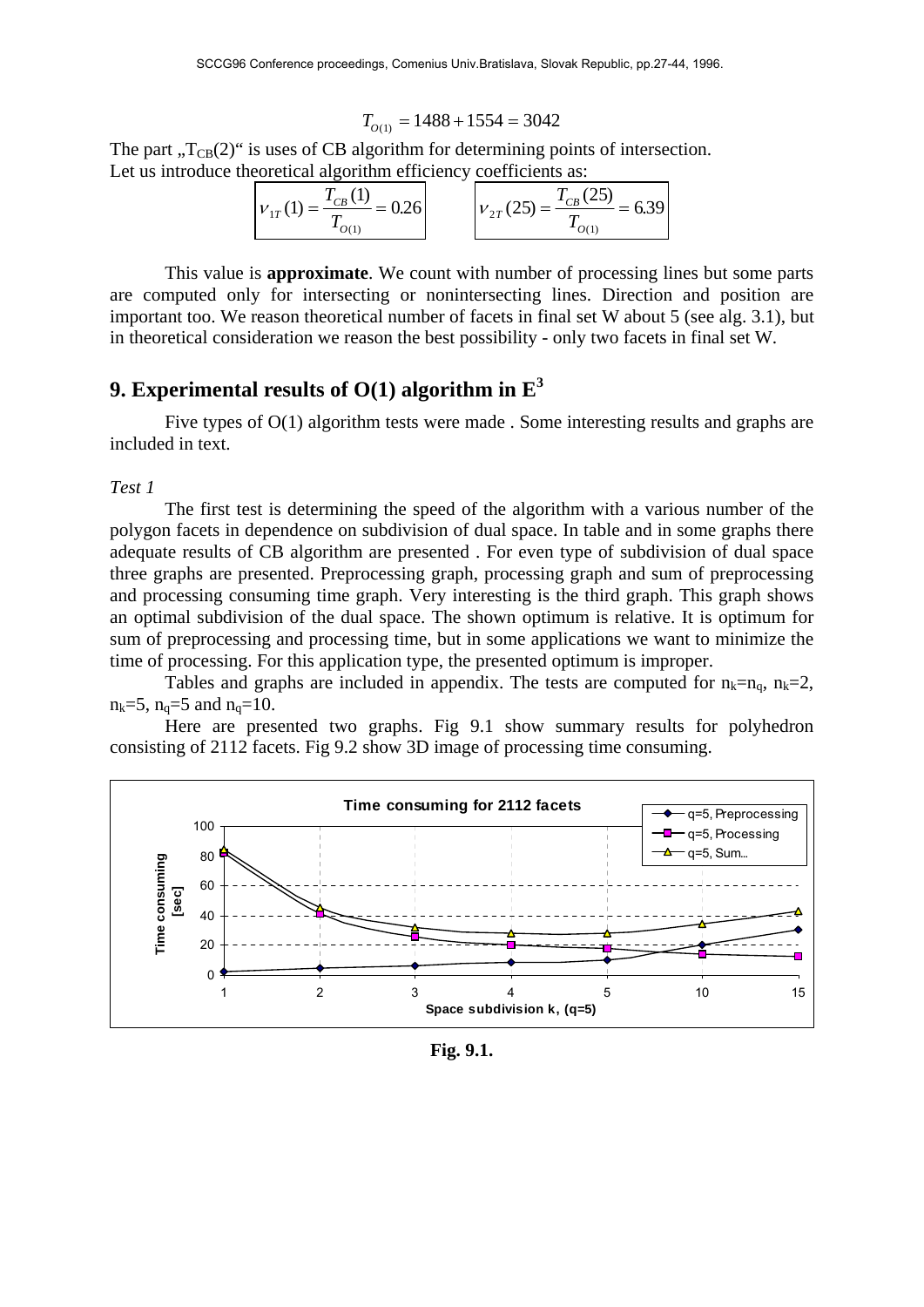

**Fig. 9.2.**

#### *Test 2*

Results of the second algorithm test shows dependence of speed on number of lines. It is important that comparation graphs (Fig. 9.3) show ratio  $v_1 = \frac{T}{T_c}$ *CB O*(1) of algorithms. The ratio increases which means that algorithm O(1) is faster. Because this graph is fundamental, its

copy is presented here (and in appendix too - part Test 2). Horizontal axis shows number of facets, vertical axis is logarithm of relation  $v_1 = \frac{T}{T_c}$ *CB* .

*O*(1)

 In graph we can see - if number of facets is greater than 24 (1000 lines are processed) - than O(1) algorithm have positive effect is faster than CB algorithm. For number of facets equal to 24 is  $v_{1E} = 1$  (E = experimental). This number is fundamental for determining effectivity of O(1) algorithm. In graph we can see, that the effectivity is not linear. We can assume, that maximal of  $v_1$  value is about 4:

$$
\nu_{1E} = \frac{T_{CB}}{T_{O(1)}} = 4
$$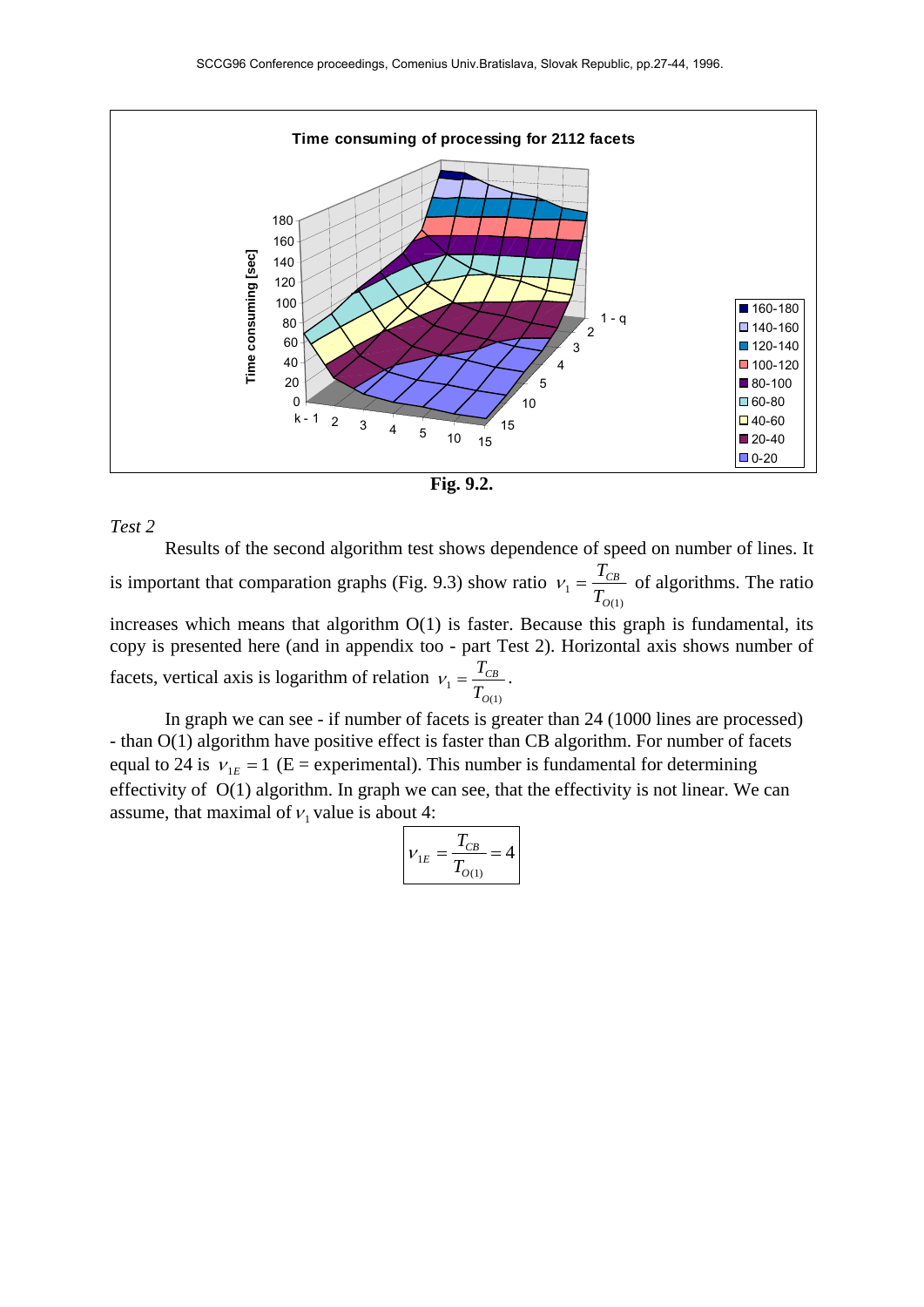

**Fig. 6.3.** 

#### *Test 3*

 The third test verified length of AFLs in dependence on subdivision of dual space. It was computed for various number of facets. The graphs (Fig. 9.4) present different influence of subdivision *k* and subdivision *q* on the length of AFL. The 3D graph shows it significantly.



**Fig. 6.4.**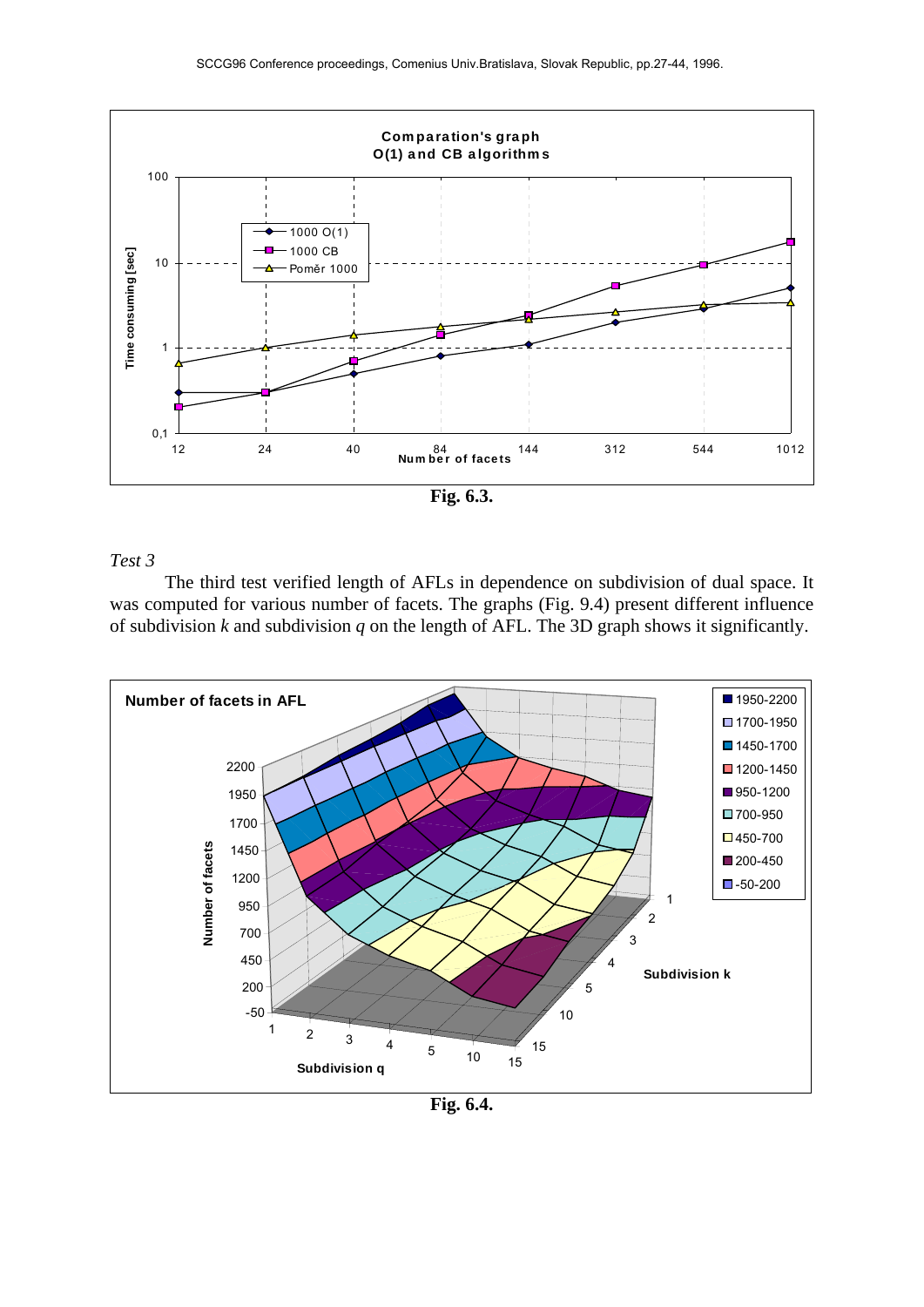#### *Test 4*

The fourth test shows dependence of algorithm speed on number of intersecting and nonintersecting lines, see Fig. 9.5.



**Fig. 6.5.** 

### *Test 5*

The last test is only different expression of  $n$ , Test 1". Fig. 9.6 show time consuming dependence on the number of facets.  $(4-4, 5-5$  etc. are values of subdivision  $k-q$ )



**Fig. 6.6.** 

## **10. Conclusion**

The new algorithm for line clipping by convex polygon in  $E^2$  and/or polyhedron in  $E^3$ was tested. Algorithms were compared to Cyrus-Beck line clipping algorithm. The algorithms are superior than the CB algorithm. The proposed algorithms are convenient for those applications where clipping area is stable and many lines are clipped. The algorithms claims the expected processing complexity  $O(1)$ .